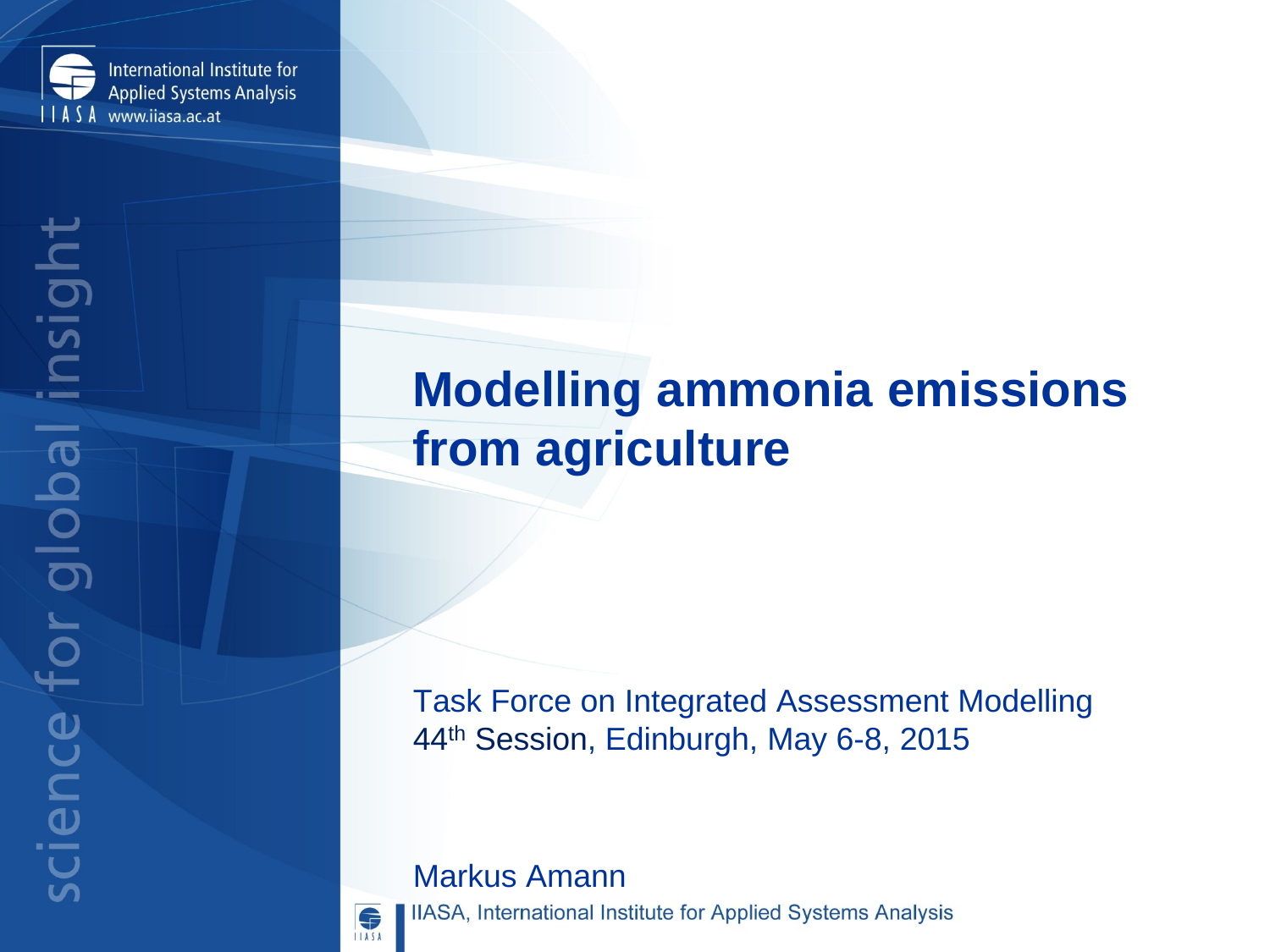## **Distribution of farm sizes – 2010**

(excl. farms without animals) Source: EUROSTAT

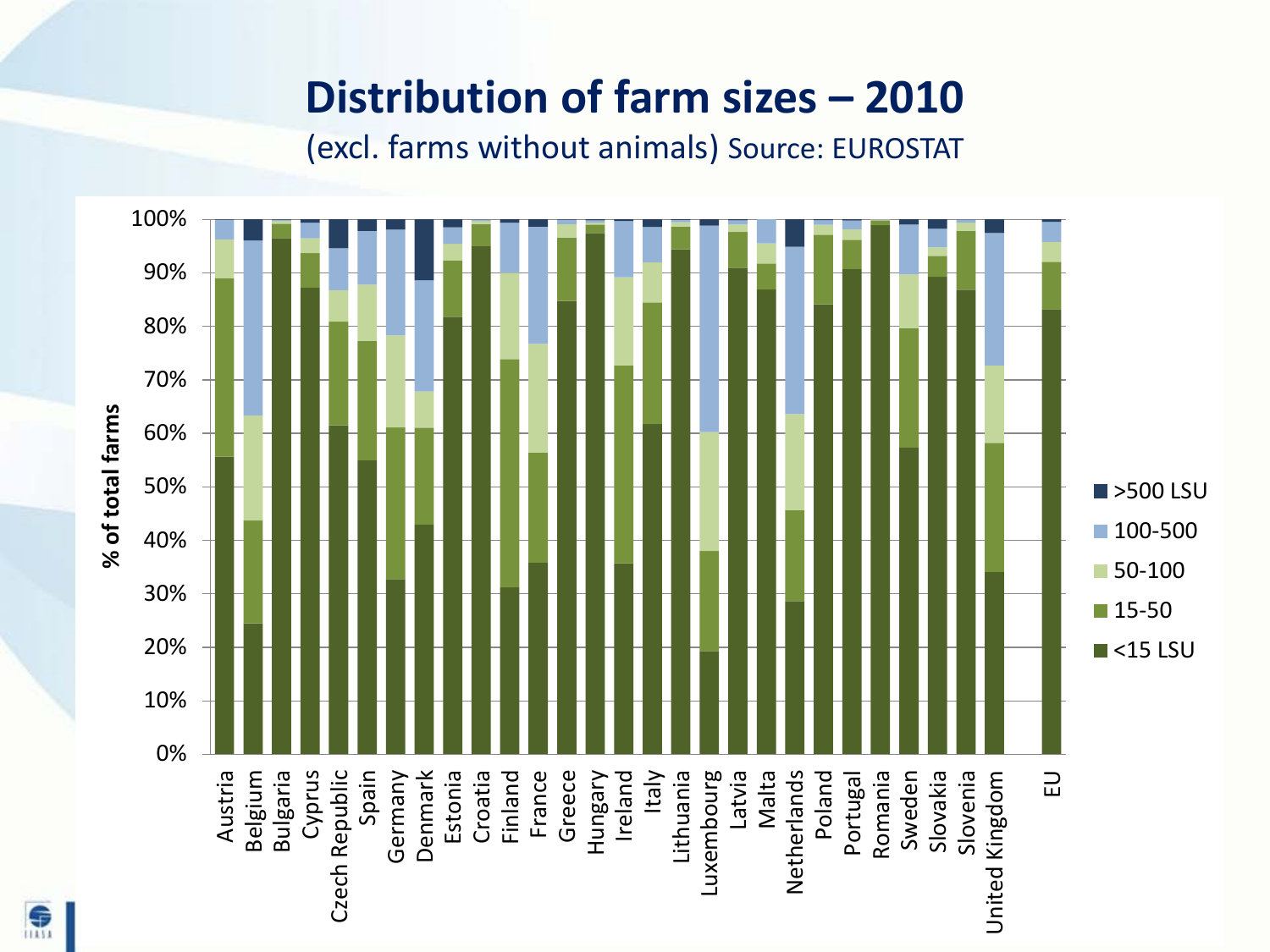## **Animals by farm size - 2010**

Source: EUROSTAT



 $\bigoplus$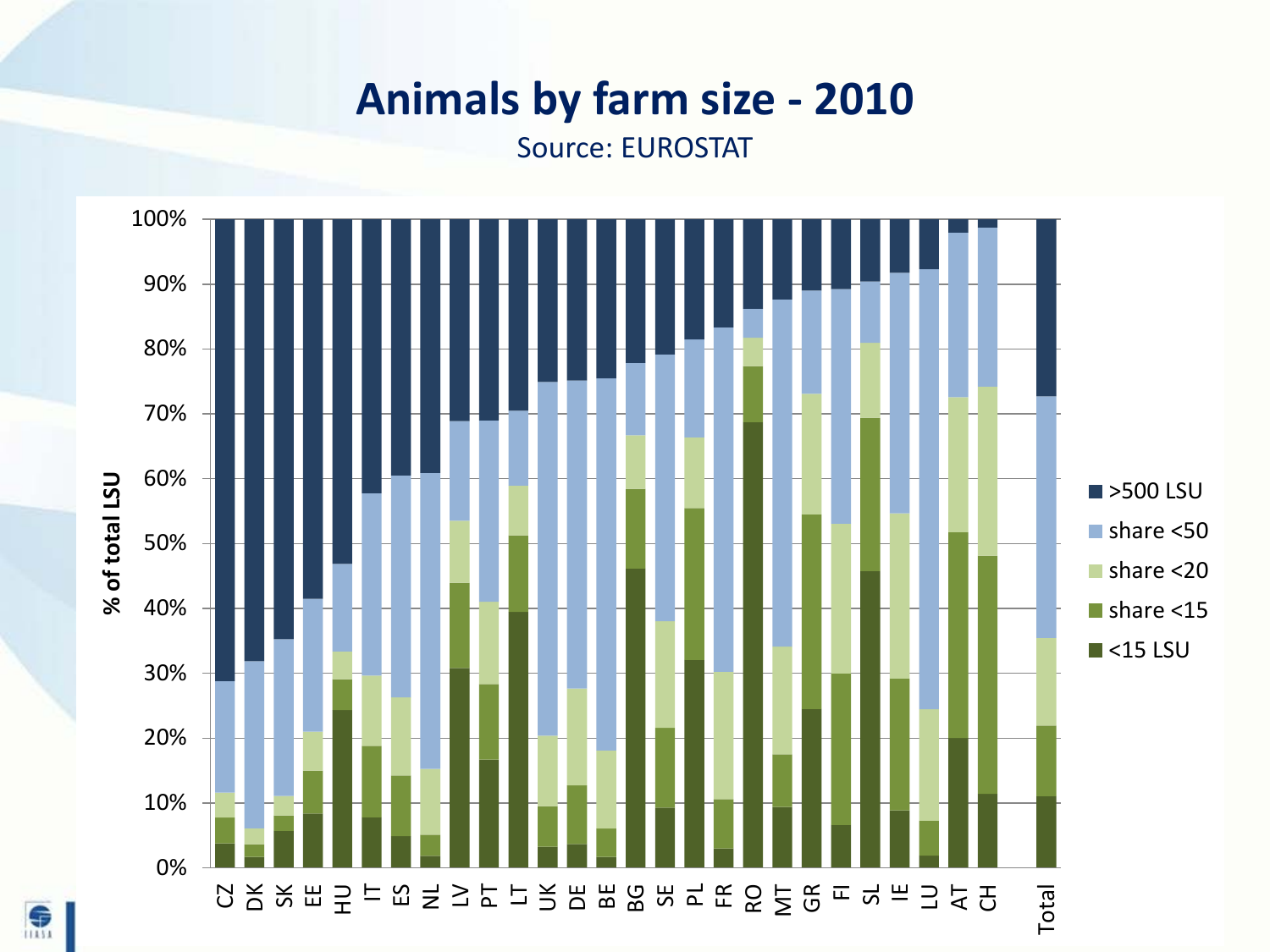# $NH<sub>3</sub>$  by farm size – 2005

Source: GAINS

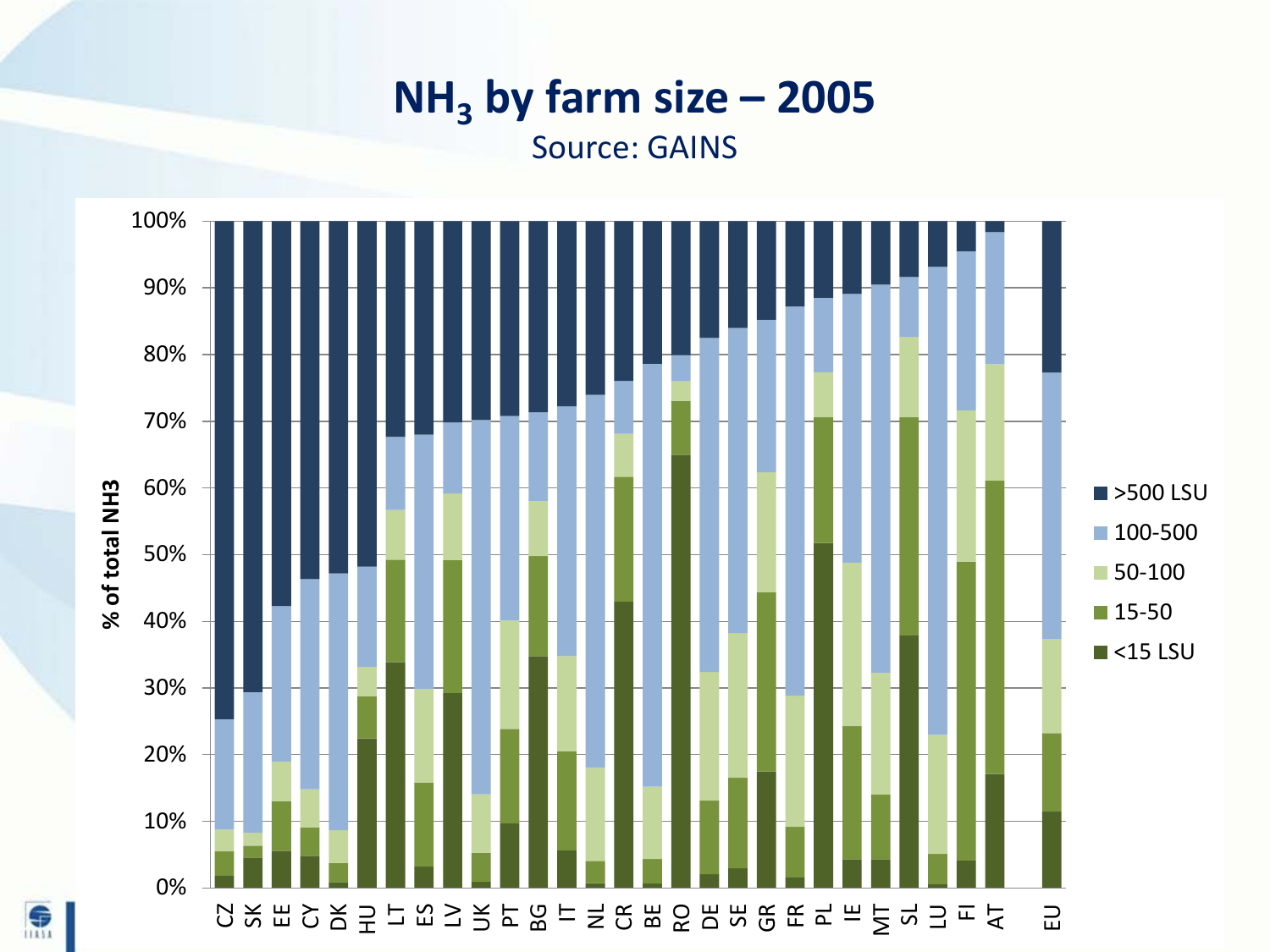# **Key measures for achieving the proposed NECs in 2030: Agriculture**

Improved storage of manure (e.g., closed tanks) + anaerobic digestion at large farms





Improved application of manure on soil, e.g., trailing hose, slot injection (only at large farms)





Improved application of urea fertilizer or substitution by ammonium nitrate



| <b>AMMONIUM NITRATE</b><br><b>BASED FERTILIZER</b> |       |
|----------------------------------------------------|-------|
|                                                    |       |
| <b>TOTAL NITROGEN (N)</b>                          | 34,4% |
| NITRIC NITROGEN (N)                                | 17,2% |
| AMMONIACAL NITROGEN (N)                            | 17,2% |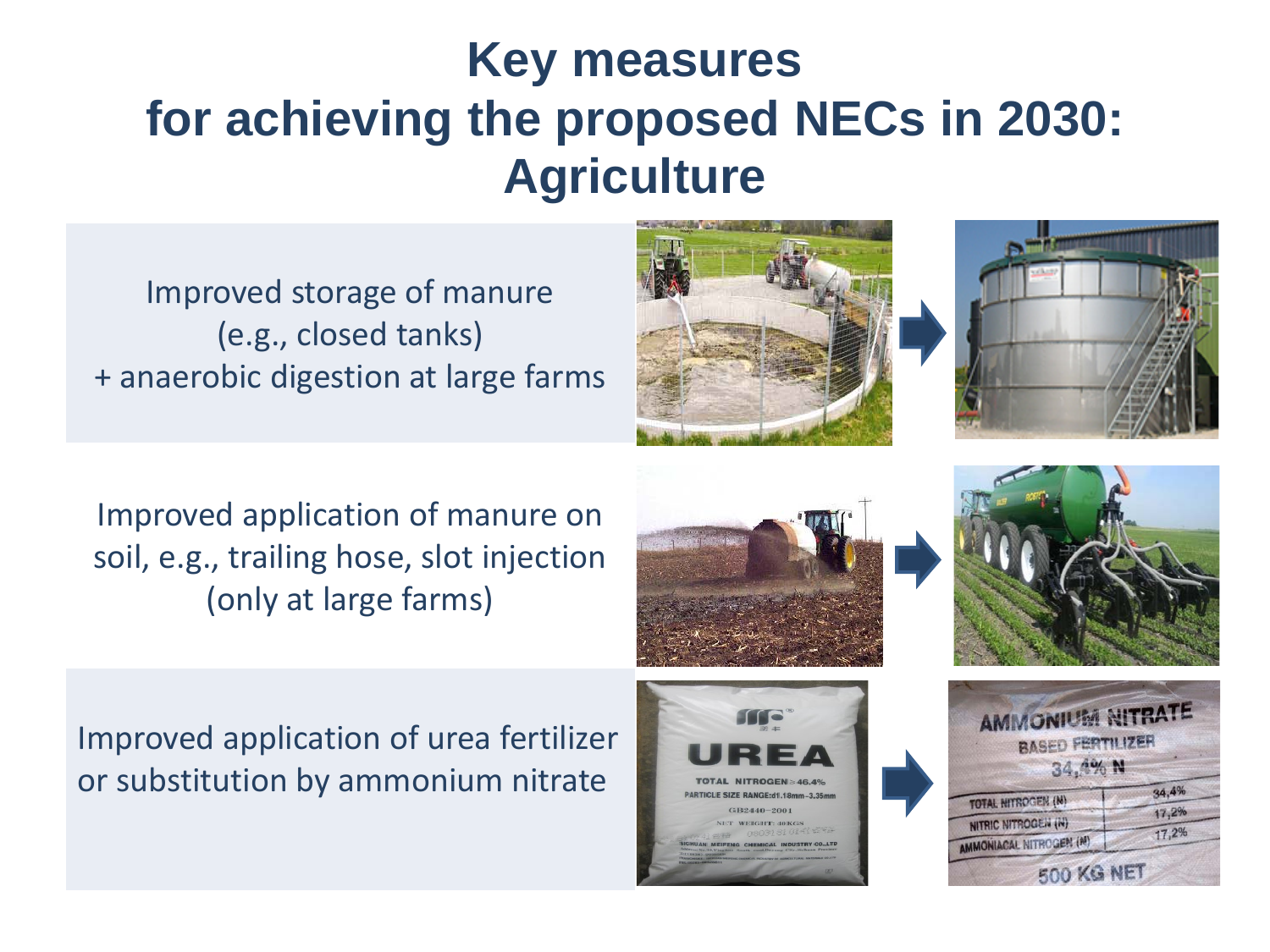## **TSAP 2030**

#### Assuming farm size distribution of 2010

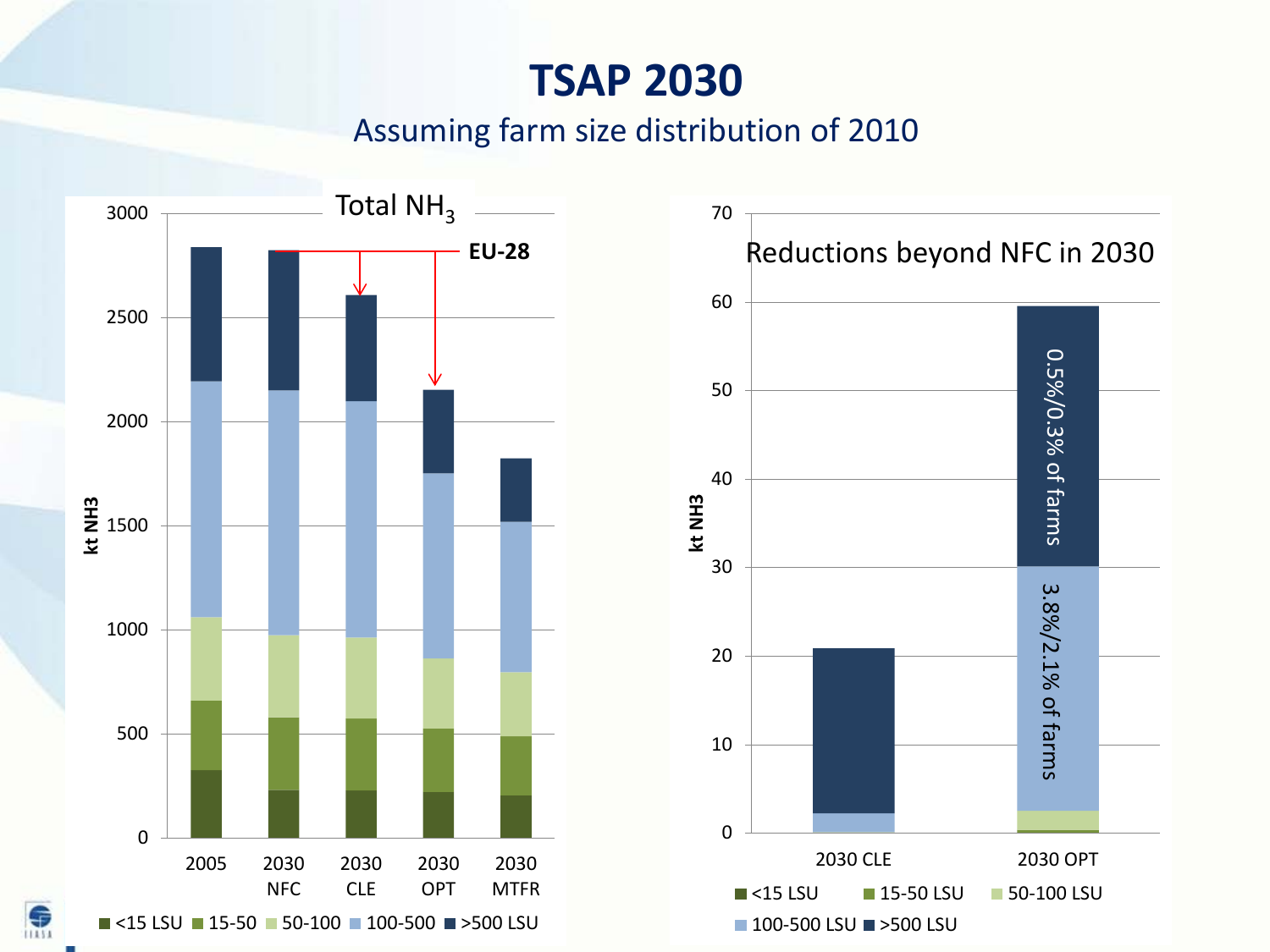## **Farm sizes have changed rapidly in the past – Prospects for 2030 not included in TSAP analysis**



In Switzerland, continuation of the trend towards larger farms – assuming CLE legislation - would lead to 5% lower  $NH<sub>3</sub>$  emissions in 2030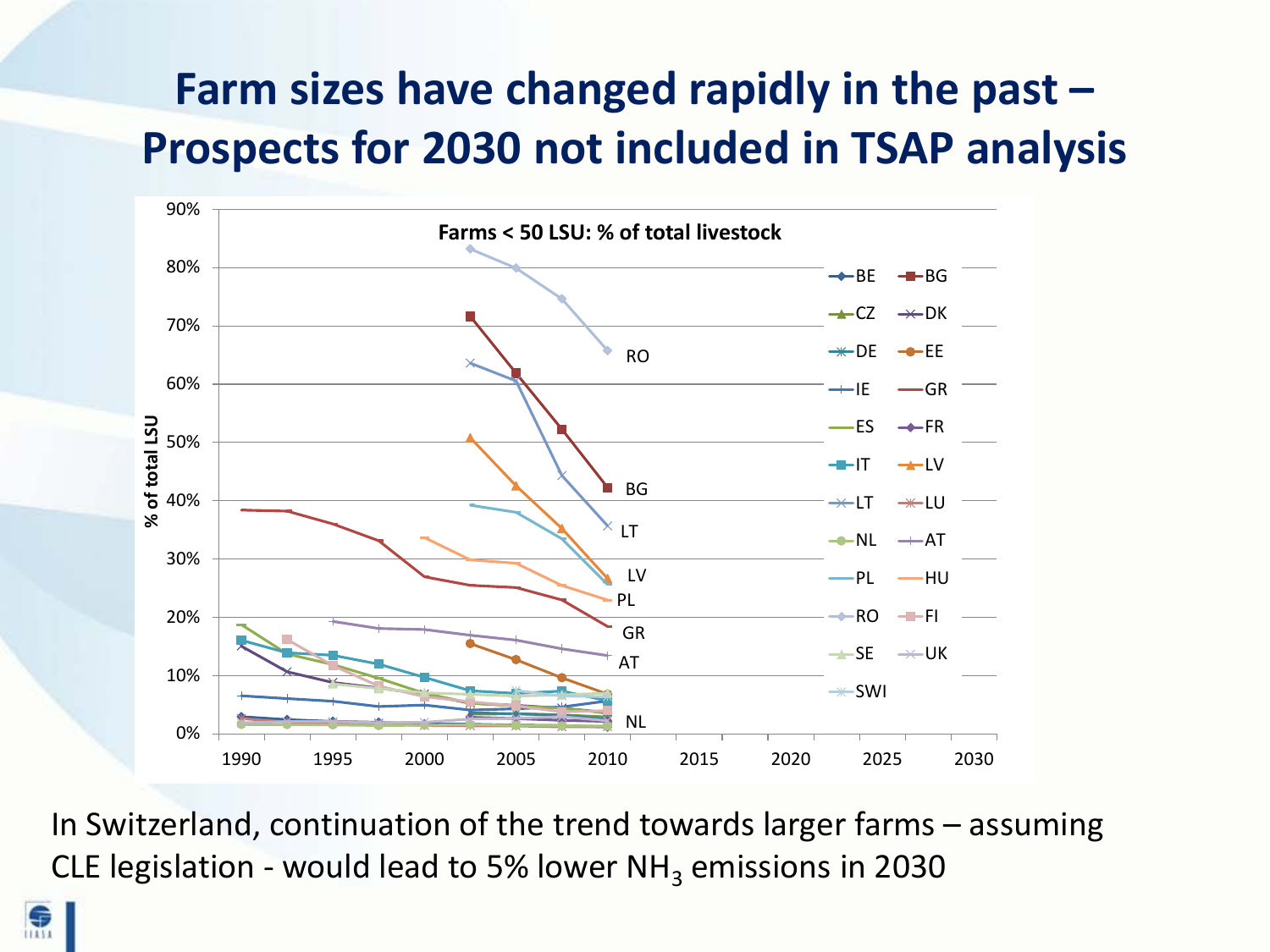## Additional options for NH<sub>3</sub> reductions **not yet considered in GAINS**

**Breeding with the dual objective of enhanced productivity and sustained animal health and fertility**

- Increased milk yield/cow led to more unproductive animals in the stocks due to poorer health and fertility of the high-productive cow breeds.
- Conscious breeding for both productivity and reproduction traits, the Danish, Finnish and Swedish Holsteins and Red cow types have successfully increased milk yield to top levels in the EU, while preserving fertility and animal health.
- In the EU, this could contribute 17% to MTFR CH<sub>4</sub> mitigation; potential for  $NH<sub>3</sub>$  needs to be explored

#### **Extended grazing periods (where applicable**)

• Could deliver additional 6% NH3 reductions in Switzerland